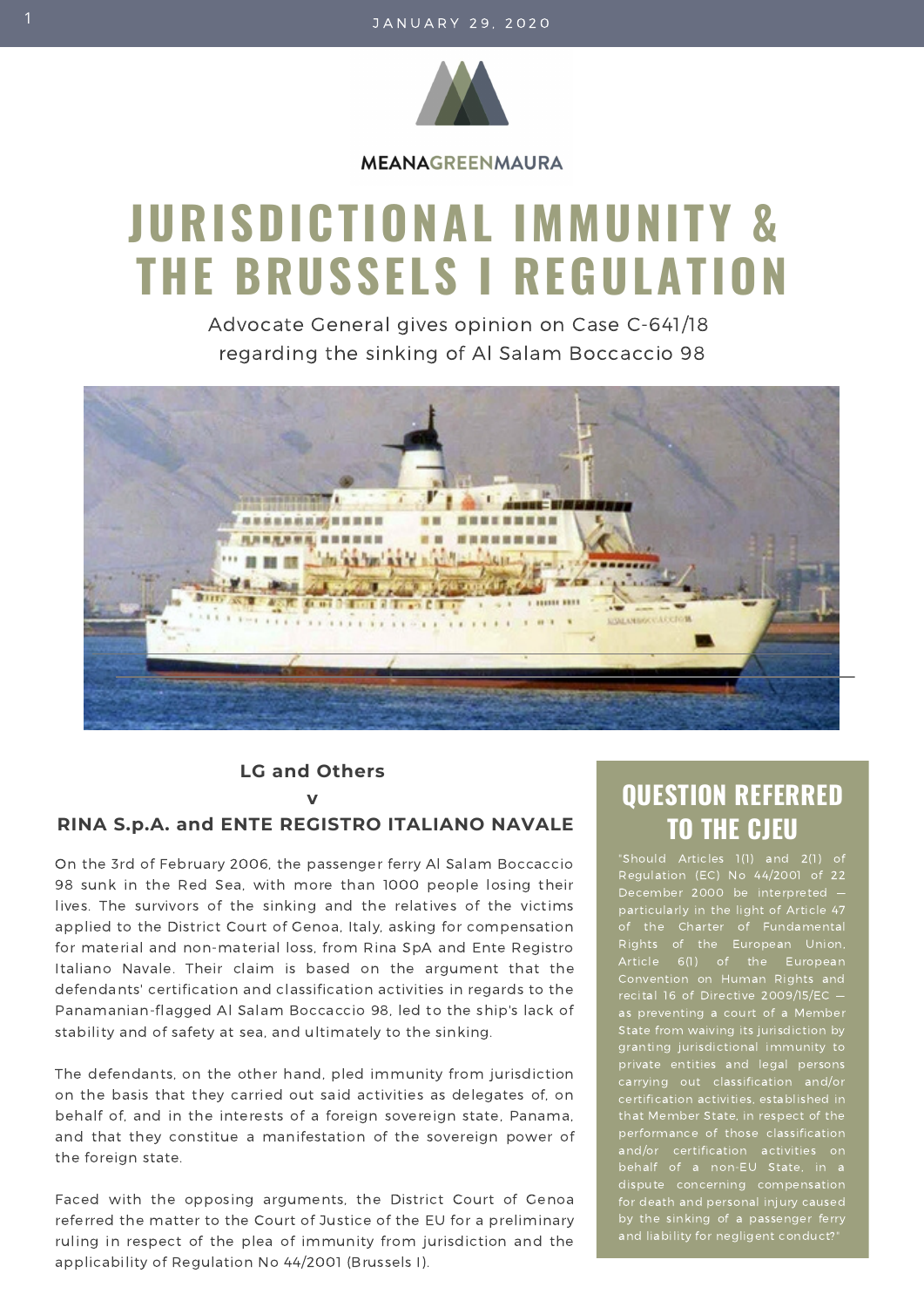Advocate General (AG) Szpunar delivered his opinion on the 14th of January 2020, starting with the matter of admissibility of the questions referred for a preliminary ruling.

#### **Admissibility**

The defendants argued that the national court alone had jurisdiction to give a ruling on the issues at stake, and that it would only be able to make a request for a preliminary ruling if it had dismissed the plea of immunity from jurisdiction. The AG, however, found the questions to be admissible, since the CJEU was asked, inter alia, to interpret the Brussels I Regulation so as to give guidance to the national court on how to assess the facts of the case in the main proceedings. Disagreeing with the arguments of the defendants, the AG considered the question of whether classification and certification activities fall within the meaning of article 1(1) of the Regulation, to be far from obvious and in fact, in need of clarification by the CJEU.

Having established the admissibility of the questions referred to the Court, the AG proceeded to examine the relationship between the principle of jurisdictional immunity and the scope ratione materiae of the Regulation.

### **The effect of jurisdictional immunity on the scope of Brussels I**

In the absence of codification at international level, immunity from jurisdiction is mostly governed by customary international law. It is based on the principle par in parem non habet imperium, meaning that an equal has no authority over an equal. The principle of jurisdictional immunity is therefore a procedural bar, preventing the court of one State from giving judgment on the liability of another State.

In the case *Mahamdia* (C‑154/11), the Court of Justice recognised the doctrine of relative immunity, based on the distinction between acts performed jure gestionis (private or commercial acts of state) and jure imperii (governmental or public acts of state). This means that immunity from jurisdiction is not absolute, and it could be excluded if the proceedings relate to acts performed jure gestionis. Therefore, the claim for immunity from jurisdiction is not based on the fact that the claimant is a state, but rather on the nature of the activities carried out, i.e. whether they fall within the exercise of public powers.

Notwithstanding the aforementioned, it is unnecessary to consider the principle of customary international law about jurisdictional immunity when questioning the scope of Brussels I Regulation. In so far as the regulation is concerned, the distinction between "civil or commercial matters" and those that are not, must be drawn by reference to independent criteria of EU law found in the Court`s case law.

Consequently, the interpretation of the provisions of Brussels I in light of customary international law, cannot be taken to exclude from its scope, disputes in which one of the parties might rely on jurisdictional immunity. As such, the AG continued his analysis by exploring the concept of "civil and commercial matters", to determine whether the classification and certification activities fall within the scope of the Regulation.

#### **Scope of Article 1(1) Regulation No 44/2001**

*"This Regulation shall apply in civil and commercial matters whatever the nature of the court or tribunal. It shall not extend, in particular, to revenue, customs or administrative matters."*

The question here is whether the acts carried out by the two Italian bodies were performed jure imperii and are therefore excluded from the scope of article 1, or whether they were instead performed jure gestionis, meaning that they fall within "civil and commercial matters".

While the referring court accepted that the two parties carried out the activities as delegates of and on behalf of the flag state, it was unsure about the characterisation of these activities as either jure imperii or jure gestionis. It is this characterisation that will determine whether the referring court is under an obligation to recognise immunity from jurisdiction in these circumstances and decline to hear the case on this basis.

An examination of the Court´s case law shows that the scope of the Regulation is defined by the nature of the legal relationships between the parties to the dispute. To that end, recital 7 of the Regulation makes it clear that the intention of the EU legislature was to adopt a broad definition of the concept of "civil and commercial matters", in turn making the regulation broad in its scope.

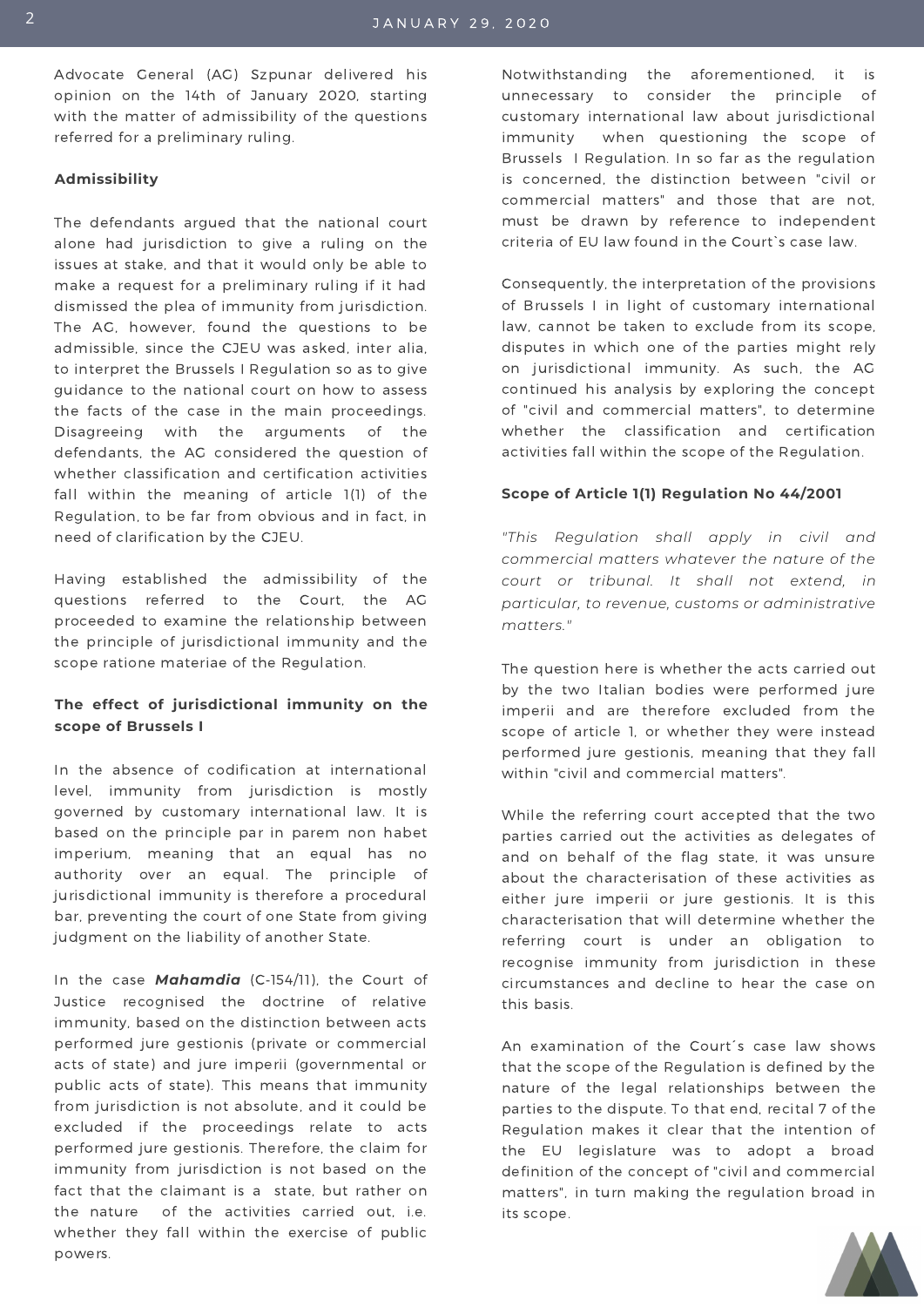The Court has consistently held that it is the exercise of public powers by one of the parties that excludes a case from the scope of Article 1(1), so far as the powers fall outside the scope of the ordinary legal rules governing relaltionships between private individuals. This means that an activity will fall within the concept of "civil and commercial matters" only if the party performing it is in the same position as a person governed by private law would be in regards to the activity in question.

Considering the case law, the AG proceeded to establish whether the classification and certification activities of the defendants stemmed from the exercise of public powers, within the meaning established by the Court.

## **Classification and Certification activities of the defendants**

The involvement of Rina S.p.A and Ente Registro Italiano Navale in this matter, originated from an agreement with the Republic of Panama concluded in 1999, under which the defendants would carry out certification and classification operations as delegates of the state, on its behalf and in its interests.

In the specific case, the defendants carried out such activities pursuant to a commercial agreement with the owner of Al Salam Boccaccio 98, and against remuneration. The mere fact, however, that the defendants were acting upon delegation from a State, in its interests and on its behalf, does not necessarily imply that the powers were exercised jure imperii so as to fall outside the scope of Article 1(1).

It follows that each case depends on its specific facts, and whether, in light of all considerations, the activities were performed in the exercise of public powers. The case law of the Court was useful again, as the AG examined past decisions and their reasonings. In *Kuhn* (C‑308/17) for instance, the Court focused on the public interest objective of the activities and on whether the dispute stemmed from a manifestation of public authority. That is not to mean that the objective of an action is in itself sufficient to exclude it from the scope of "civil and commercial matters". This was showcased in *Pula Parking* (C‑551/15), where it was stated that "acting in an interest comparable to the general or public interest" does not mean "acting in the exercise of public powers" within the meaning given by the Court.

Having established that it is the recourse to public powers that excludes activities from the scope of Brussels I, the AG proceeded to identify the range of powers used by the defendants, in performing the activities in question.

The defendants might have acted as a public authority in the context of their relationship with the shipowner, but this definitely does not mean that they retain that status of public authority in regard to other private individuals, such as the claimants.

As for the contractual relationship between the defendants and the shipowner, it is important to note that the former were chosen from a number of organisations carrying out classification and certification activities on behalf of Panama. Their private-law agreement, the terms of which were decided in the exercise of freedom of contract, did not dispose of the exclusive competence retained by the delegating state in relation to the activities.

In this sense, even in so far as the defendants had corrective powers in case of non-conformity, they would be able to exercise them solely within the terms of the agreement to which the shipowner had previously consented, and the pre-defined regulatory framework provided and controlled by the Republic of Panama. This is supported by the case *Rina Services and Others* (C‑593/13), where certification bodies were held to be commercial undertakings performing their activities in conditions of competition and without power to make decisions connected with the exercise of public powers.

In light of the above, the AG reached the interim conclusion that the classification and certitifcation activies in question fall within the scope of "commercial and civil matters" as interpreted by the Court. Consequently, Brussels I was found to apply ratione materiae to the dispute, and since the defendants are domiciled in a member state, the Italian Courts derive their jurisdiction from the regulation.

At this point, the AG had to consider whether the defendants can rely on jurisdictional immunity under international law, and if so, whether the referring court can nevertheless hear the case or must instead decline to exercise the jurisdiction it derives from Brussels I.

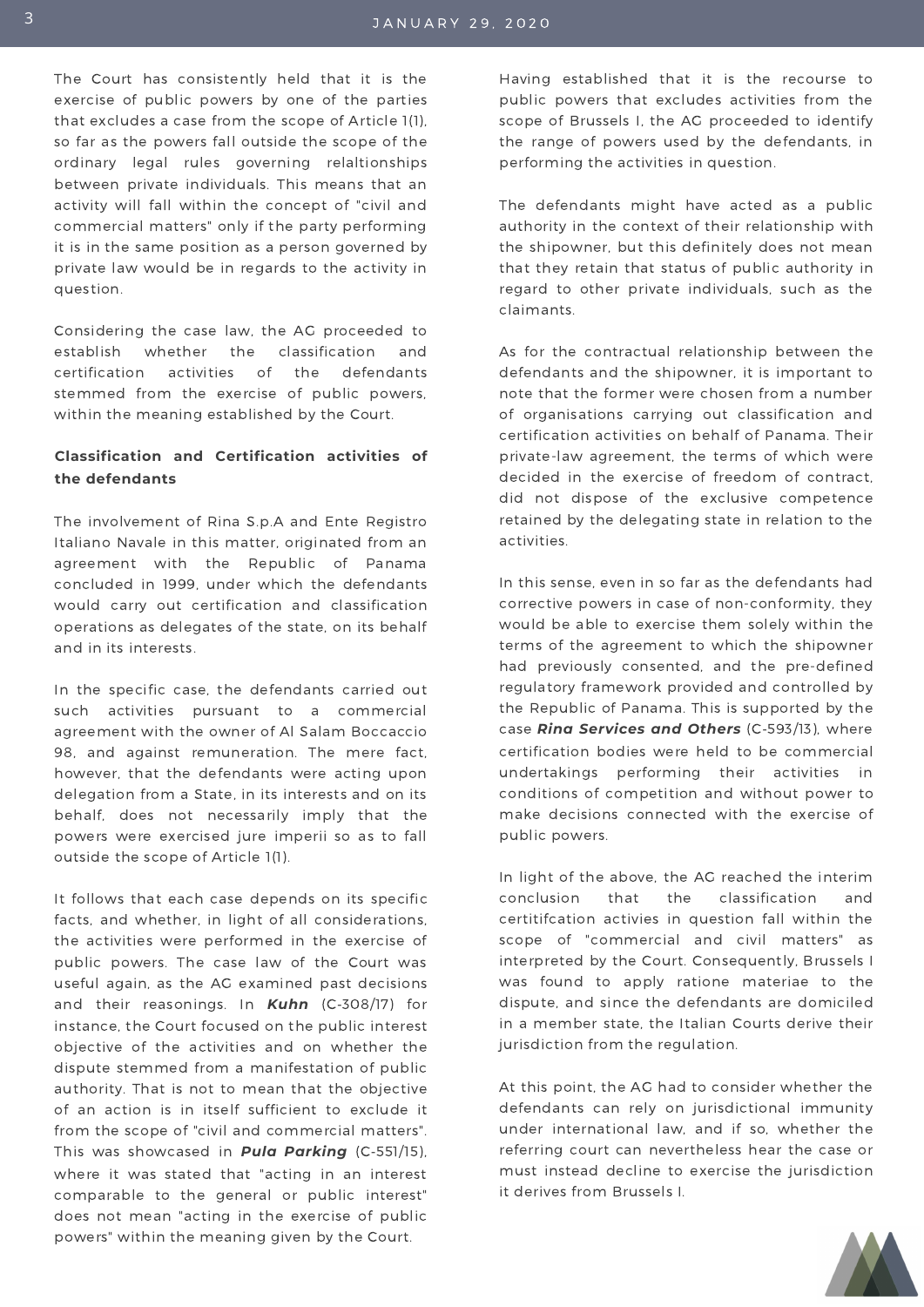#### **The plea of jurisdictional immunity**

In interpreting the concept of jurisdictional immunity, a lack of uniform treatment is revealed in cases of entities that are legally separate from the State. The obscurity is enhanced by the need to decide whether to use criteria of the law of the forum, or of international law when classifying the activities in question. Whichever the case, even if priority is given to the law of the forum, the resulting classification should be consistent with international law as well.

As aforementioned, immunity from jurisdiction is not absolute, and in turn neither is the conclusion that bodies like the defendants can successfully rely on it. The doctrine of relative immunity will depend on the nature of the activities carried out. The State will not enjoy immunity in cases where the activities do not fall within the exercise of public powers, or where the proceedings are not likely to interfere with the security interests of the State. This was stated in *Mahamdia,* but the principle is also reflected through the provisions of the United Nations Convention on Jurisdictional Immunities of States and Their Property 2004, which has not yet entered into force. Part III of the Convention outlines proceedings in which State immunity cannot be invoked and in particular, Article 10, which refers to commercial transactions is insightful for current purposes.

#### *"*Article 10

*...*

Commercial transactions

*3. Where a State enterprise or other entity established by a State which has an independent legal personality and is capable of: (a) suing or being sued; and*

*(b) acquiring, owning or possessing and disposing of property, including properly which that State has authorized it to operate or manage,*

*is involved in a proceeding which relates to a commercial transaction in which that entity is engaged, the immunity from jurisdiction enjoyed by that State shall not be affected."*

Additionally, the referring court had also mentioned Recital 16 of Directive 2009/15 on common rules and standards for ship inspection and survey organisations and for the relevant

activities of maritime administrations, and Recital 21 of Commission Implementing Directive 2014/111, amending the former. Significantly so, Recital 16 of the 2009/15 Directive clearly prevents jurisdictional immunity from being delegated to any organisations or bodies other than the State. It states:

*"When a recognised organisation, its inspectors, or its technical staff issue the relevant certificates on behalf of the administration, Member States should consider enabling them, as regards these delegated activities, to be subject to proportionate legal safeguards and judicial protection, including the exercise of appropriate rights of defence, apart from immunity, which is a prerogative that can only be invoked by Member States as an inseparable right of sovereignty and therefore that cannot be delegated."*

The defendants raised multiple objections to the reference to Directive 2009/15, arguing namely that the directive as a whole does not apply, that a recital has no prescriptive force, that the directive concerns only member states and that the EU has no jurisdiction to impose its interpretation of customary international law to member states. Nonetheless, recital 16 cannot simply be dismissed, since from the point of view of international law, a recital is capable of contributing to the formation or expression of a rule of customary international law.

None of the propositions considered are decisive in establishing whether the plea of immunity from jurisdiction should be upheld in these circumstances. The problem remains that there are two co-existent obligations creating tension that the CJEU is called to resolve. One is imposed by international law, and it requires a national court to recognise immunity from jurisdiction, whereas EU law requires the same court to exercise the jurisdiction it derives from Brussels I. In light of these obligations, it is necessary to examine the relationship between EU law and international law, which has been expressed to a large extent in Article 3(5) of the TEU:

*"In its relations with the wider world, the Union... shall contribute...to the strict observance and the development of international law, including respect for the principles of the United Nations Charter."*